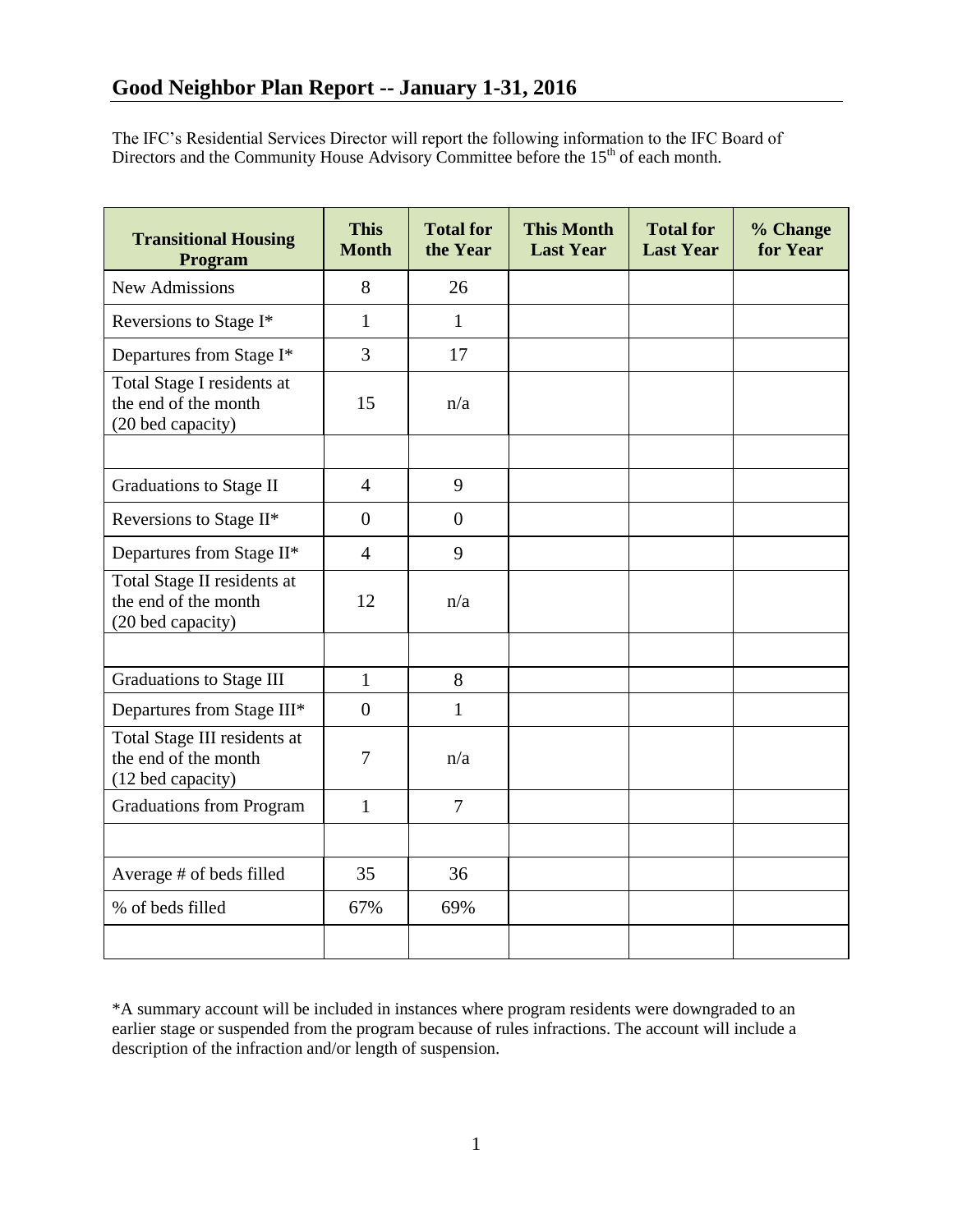# **Good Neighbor Plan Report -- January 1-31, 2016**

| <b>Emergency Shelter -</b><br>open due to general conditions                                  | <b>This</b><br><b>Month</b> | <b>Total for</b><br>the Year | <b>This Month</b><br><b>Last Year</b> | <b>Total for</b><br><b>Last Year</b> | % Change<br>for Year |  |  |  |
|-----------------------------------------------------------------------------------------------|-----------------------------|------------------------------|---------------------------------------|--------------------------------------|----------------------|--|--|--|
| # of nights shelter open                                                                      | 26                          | 51                           |                                       |                                      |                      |  |  |  |
| Average # of overnight guests                                                                 | 9                           | $\overline{4}$               |                                       |                                      |                      |  |  |  |
| total # of guests, duplicated                                                                 | 221                         | 284                          |                                       |                                      |                      |  |  |  |
| total # of guests, un-duplicated                                                              | 29                          | 53                           |                                       |                                      |                      |  |  |  |
| # of nights # of guests > $17*$                                                               | $\boldsymbol{0}$            | $\overline{0}$               |                                       |                                      |                      |  |  |  |
| <b>Emergency Shelter – open due to individual needs</b>                                       |                             |                              |                                       |                                      |                      |  |  |  |
| # of on-premises admissions<br>resulting from police or emergency<br>services request*        | 5                           | 8                            |                                       |                                      |                      |  |  |  |
| <b>Safety and Security</b>                                                                    |                             |                              |                                       |                                      |                      |  |  |  |
| # of guests admitted with current,<br>government-issued photo ID                              | 23                          | 40                           |                                       |                                      |                      |  |  |  |
| # of guests admitted with other ID                                                            | $\overline{0}$              | $\overline{0}$               |                                       |                                      |                      |  |  |  |
| # of guests admitted without ID*                                                              | 6                           | 13                           |                                       |                                      |                      |  |  |  |
| # of scheduled visitors<br>(i.e. service providers, meetings)                                 | 30                          | 224                          |                                       |                                      |                      |  |  |  |
| # of walk-up visitors seeking shelter                                                         | 3                           | 14                           |                                       |                                      |                      |  |  |  |
| # of other walk-up visitors<br>(i.e. donations, public tours)                                 | 27                          | 168                          |                                       |                                      |                      |  |  |  |
| # of times a resident or guest left<br>Community House after curfew<br>without authorization* | 1                           | $\mathbf{1}$                 |                                       |                                      |                      |  |  |  |
| # of times when staff instructed<br>someone to leave the premises*                            | 6                           | 32                           |                                       |                                      |                      |  |  |  |
| # of times when 911 and/or police are<br>called to premises for non-medical<br>reasons*       | $\overline{2}$              | 2                            |                                       |                                      |                      |  |  |  |
| # of times a resident or guest charged<br>with a crime that occurred on<br>premises*          | $\overline{0}$              | $\overline{0}$               |                                       |                                      |                      |  |  |  |
| # of guests who were found to be a<br>sex offenders staying on premises*                      | $\boldsymbol{0}$            | $\overline{0}$               |                                       |                                      |                      |  |  |  |

**\* if this occurs, the monthly report will include an explanation as well as a count**

 $\boldsymbol{X}$  By checking this box, the Community House Residential Services Director affirms that a background check was administered to all prospective program residents before their admission into the transitional housing program.